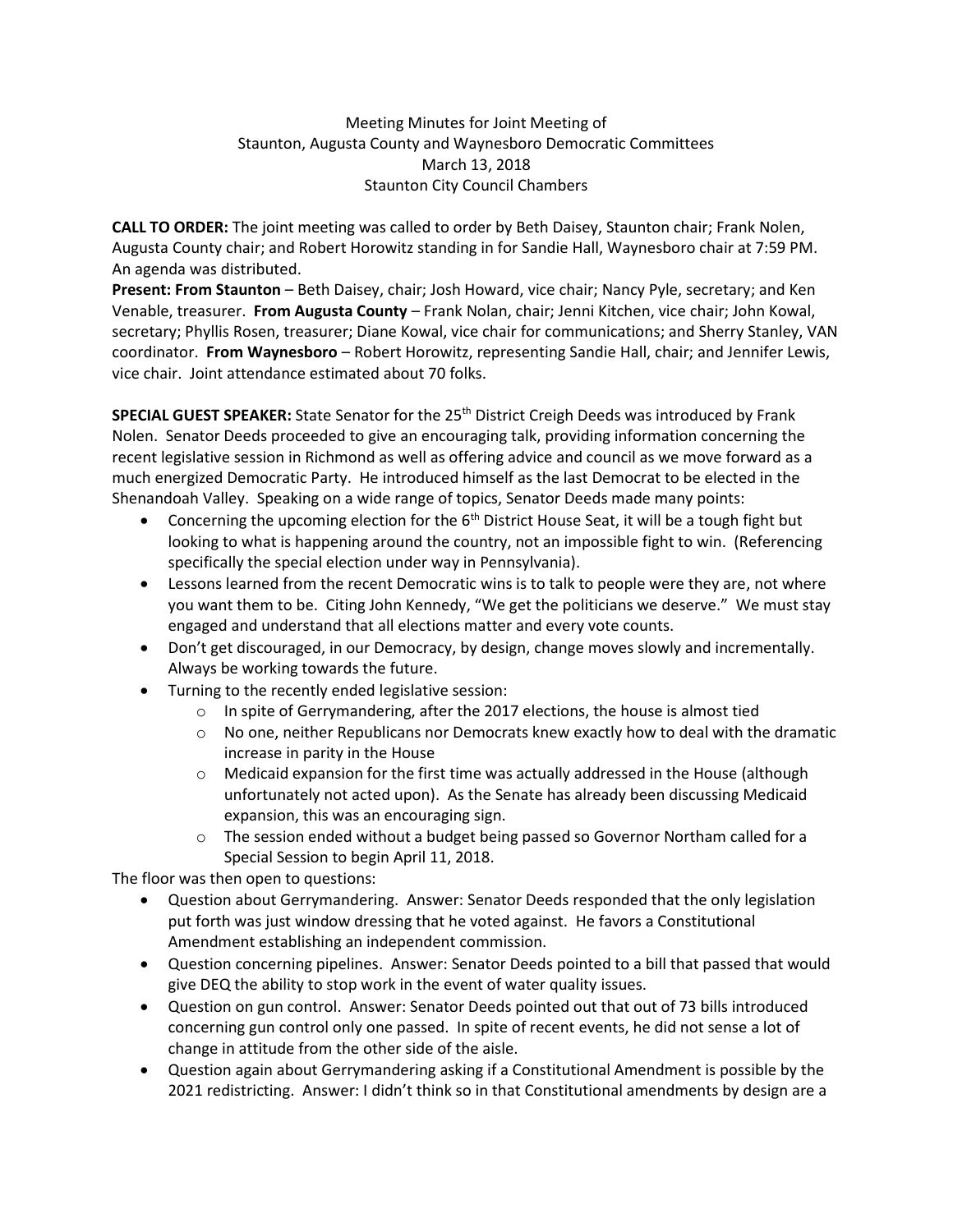slow process. However, the Governor has much influence over the process referring us to the success Governor Wilder had in the early 1990s.

- Question about legalizing marijuana. Answer: Beyond medical marijuana it would be tough as at the Federal level, it is still classified as a Schedule One narcotic. There are a couple of major obstacles including the current Attorney General, Jeff Sessions and the fact that the non-medical marijuana industry is barred from using the banking system in that they are involved in an illegal business enterprise per Federal Law.
- Question about the American Legislative Exchange Council (ALEC). Answer: Yes it is a problem with too much influence exercised by lobbyists but unless all campaigns are public funded, big money will continue to have influence.
- Question: Is the NRA tax exempt and are they really funneling money into our schools. Answer: (from other members of the audience) Part of the NRA is tax exempt and they do provide money for gun clubs and ROTC activities.
- Question: Its 8 Months to election-what to do? And will you consider running for the House of Representatives seat from the  $6<sup>th</sup>$  District. Answer: No, I do not intend to run. As for what to do, look at other recent races around the country for encouragement – the Pennsylvania race in progress for example – and ideas on how to run. We know there is the fine line between appealing to more progressive Democrats in the primary and a more conservative voting public in the general election.

**SPECIAL LOCAL STUDENT REPORT:** Cassidy Sadonis, Lee High School Senior was introduced by Beth Daisey to discuss events and activities being planned by local area students led by Cassidy and in response to the recent tragedy in Florida. A student walkout is planned for Wednesday, March 14, 2018 at 1:15 PM in memory of the lives lost in the Florida shooting and to high light the need for action to end another one of these tragedies from occurring. Cassidy expressed gratitude that this demonstration was encouraged by the school faculty and administration. Out of concern for student safety, the demonstration will be closed to the press and the public. Also being organized is a voter drive to be launched the beginning of April. In addition, Cassidy has organized and meets regularly with a group of 15 to 20 student leaders from not only Lee High but other area High Schools to eventually expand to a significant group of students available to volunteer in future elections. Cassidy pointed out that one of the points of these activities is to get students involved in politics (VOTING! In particular) and then hopefully talk with their parents about also getting involved. Cassidy, who was selected for the US Senate Youth Program, (a very prestigious selection as one of only 104 nationwide student delegates) related that during his week in Washington he met the President, Senators Warner and Kaine, civil rights icon John Lewis and "got a hug" from Bernie Sanders. In response to an audience question as to whether registering to vote is discussed in Civics class, the answer was an encouraging "yes".

**CANDIDATE INTRODUCTION:** Jennifer Lewis, Democratic candidate for the US House 6<sup>th</sup> Congressional District, was introduced by Robert Horowitz. Jennifer gave a brief campaign overview beginning by stating that she has spent the last ten years serving the community and if elected will fight for our shared values. On the matter of Women's Issues she supports equal pay for equal work, fully funded health care centers, protection for victims of domestic violence, and 12 week family and medical leave. On the matter of gun violence she supports strengthened background checks, removing semi-automatic weapons and high capacity magazines and has signed a pledge to accept no money from the NRA. Jennifer further stated she is a mental health advocate and supports a single payer health care system. She has pledged to take no corporate money particularly from Dominion or Appalachian Power or any other members of the fossil fuel industry. In lieu of the corporate money, Jennifer stated that she will need strong grass roots support in be successful.